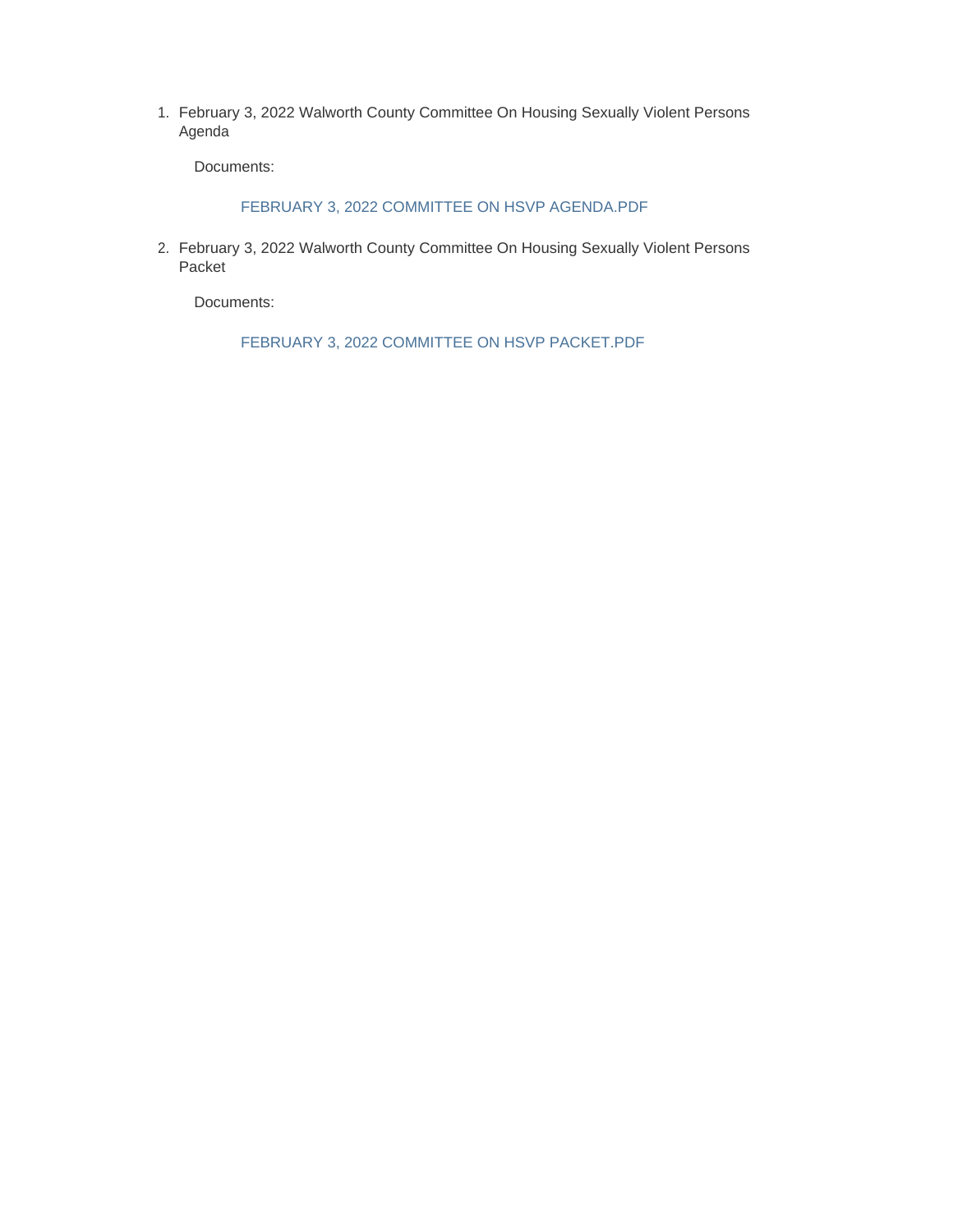

Nancy Russell County Board Chairperson Jerry Grant County Board Vice Chairperson

# **Walworth County Committee on Housing Sexually Violent Persons**

# **MEETING NOTICE Thursday, February 3, 2022 1:00 p.m. County Board Room Government Center – 100 W. Walworth Elkhorn, Wisconsin**

#### *Carlo Nevicosi, Chair Michael Cotter, Vice-Chair*

Jackie Giller – Information Technologies Director, Dale Dryna – GIS Supervisor/Land Information Officer, Lisa Kadlec – Administrative Analyst, Penny Vogt – Corrections Field Supervisor and Angela Serwa – Contract Specialist – Advanced Supervised Release Program Bureau of Community Forensic Services

**(Posted in compliance with Sec. 19.84, Wis. Stats.)**

## NOTICE: DUE TO THE CONTINUING PUBLIC HEALTH EMERGENCY, THIS MEETING IS PLANNED TO PROVIDE FOR REMOTE OR OFF-SITE ATTENDANCEBY COMMITTEE MEMBERS.

The Walworth County Government Center remains open, but in-person attendance may be limited to help ensure appropriate social distancing is observed. ALL INDIVIDUALS ARE STRONGLY ENCOURAGED TO WATCH THE MEETING STREAMING LIVE AT

<https://mediasite.co.walworth.wi.us/Mediasite/Play/65ae2b8f93d641ebb8b3da34e3a8a6751d>

Individuals wanting to provide a Public Comment can do so remotely by telephone, but must contact the County Administrator's Office at 262-741-4357 on the day of the meeting and at least 15 minutes prior to the start of the meeting to obtain instructions.

> **It is possible that a quorum of the County Board or any of its other committees could be in attendance at this meeting.**

**Agenda items are available upon request on the county's web page [\(co.walworth.wi.us\)](http://www.co.walworth.wi.us/). The agenda packet, including supporting documents, may be large, depending upon the number of enclosures. Downloading it will require ample computer memory and may take significant time.**

#### **A G E N D A**

**Note: all agenda items are subject to discussion and/or action.**

- 1. Call to order
- 2. Roll call
- 3. Withdrawals from the agenda, if any
- 4. Agenda approval
- 5. Approval of Minutes from last meeting(s): a) January 20, 2022 Meeting (encl. pp. 1- 2)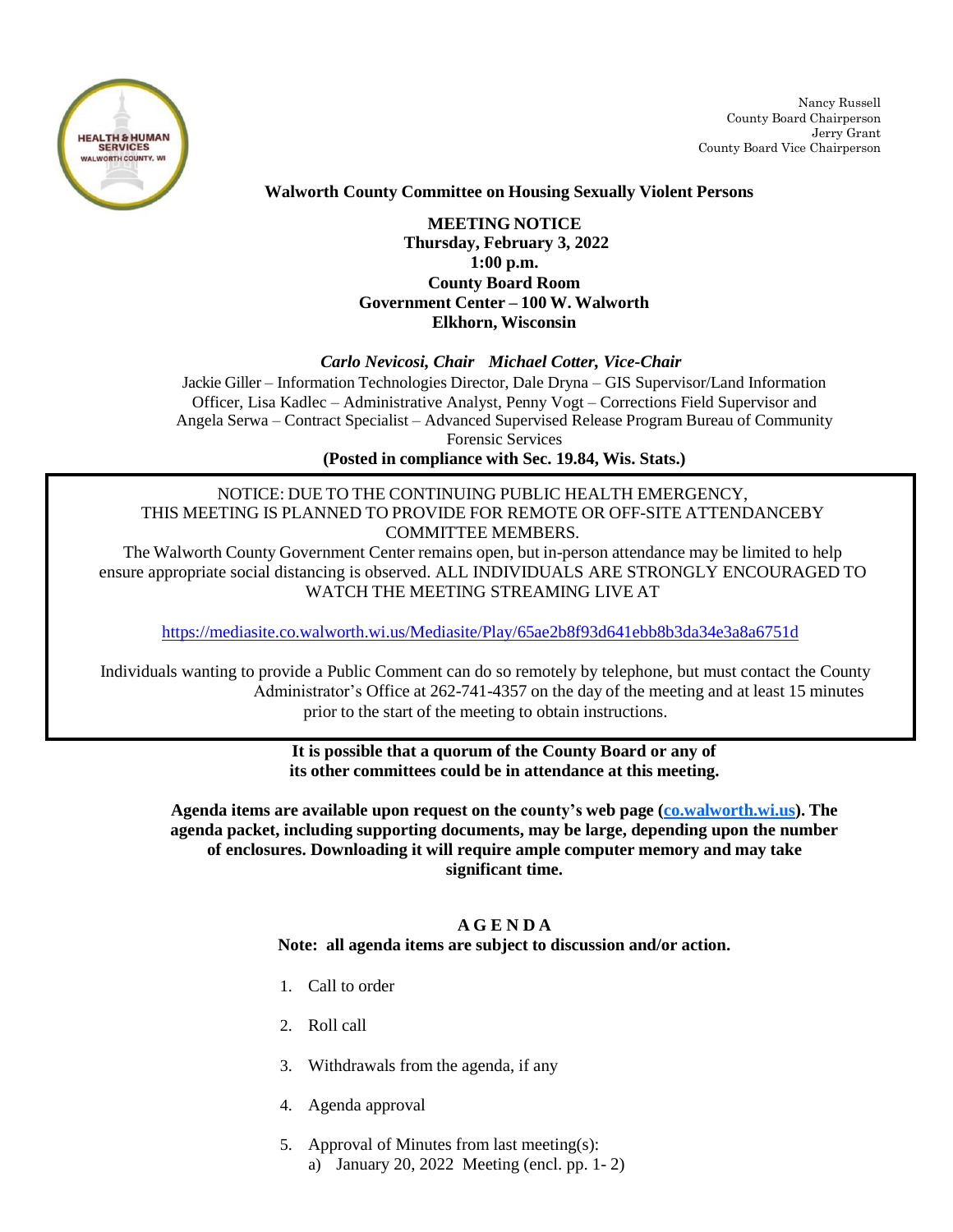- 6. Public Comment Period
- 7. Unfinished business
	- a) Task Updates regarding Housing Options for 980 Sexually Violent Persons
- 8. The committee may discuss the following topic in open session. The committee may convene in closed session pursuant to the exemption contained in Section 19.85(1)(e) of the Wisconsin Statutes, "Deliberating or negotiating the purchasing of public properties, the investing of public funds, or conducting other specified public business, whenever competitive or bargaining reasons require a closed session.
	- a) Community placement options for Anthony Teifke

The committee will reconvene in open session and may discuss and/or take action on the above-referenced agenda item(s).

- 9. Set/confirm next meeting date and time TBD
- 10. Adjournment
- Submitted by: Carlo Nevicosi Director Health and Human Services and Superintendent of County Institutions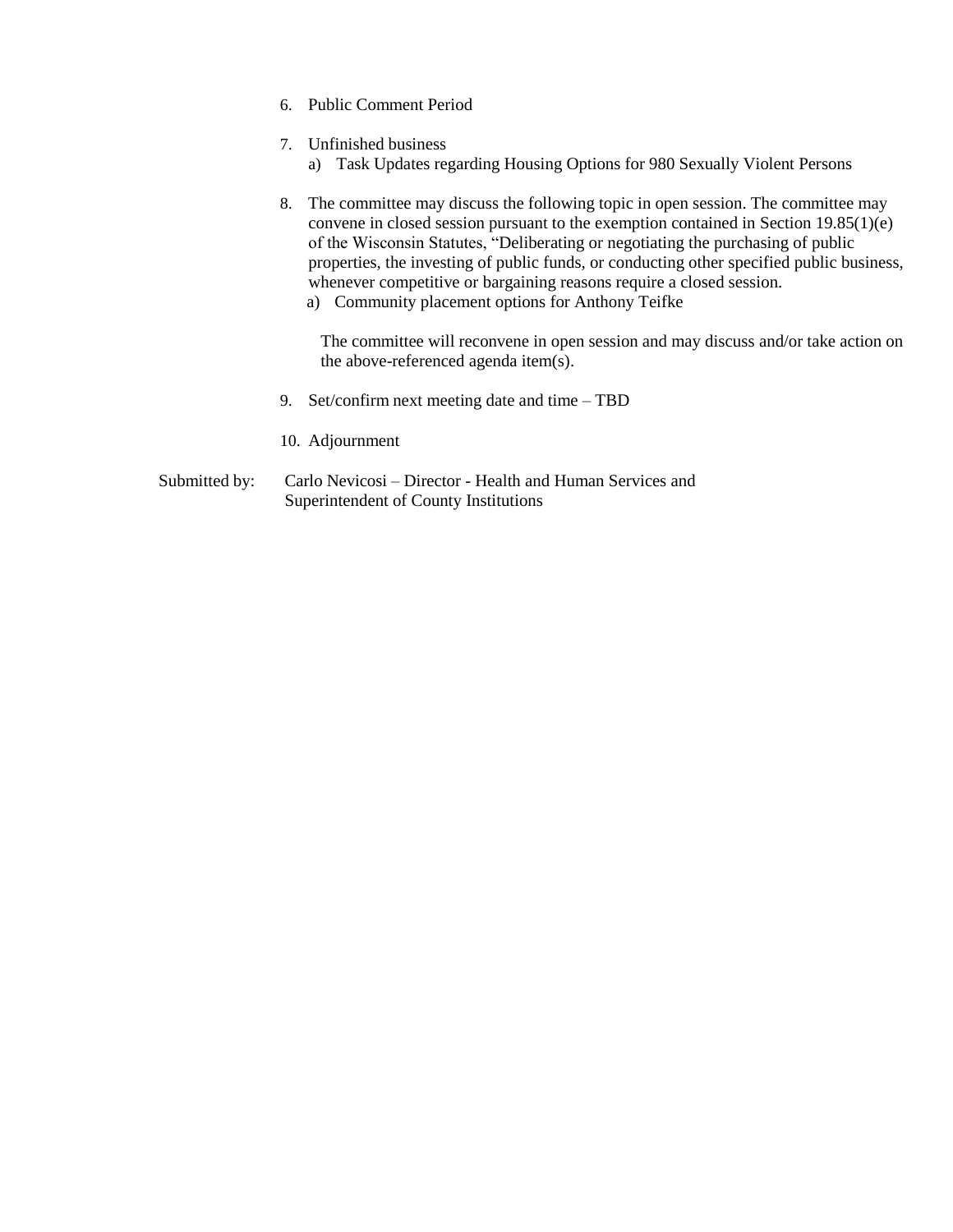# **DRAFT Walworth County Board of Supervisors Housing Sexually Violent Persons Committee Meeting Minutes Thursday, January 20, 2022 Walworth County Government Center, County Board Room 114 100 West Walworth Street, Elkhorn, Wisconsin**

Chair Carlo Nevicosi called the meeting to order at 1:00 p.m.

Roll call was conducted and the following members were present, either in person or by remote attendance: Chair Carlo Nevicosi, Director-Health and Human Services (HHS)/Superintendent of County Institutions; Vice Chair Michael Cotter, Corporation Counsel/Director-Land Use and Resource Management (LURM); Director-Information Technologies (IT) Jackie Giller; Geographic Information Systems (GIS) Supervisor/Land Information Officer Dale Drayna; HHS Administrative Analyst Lisa Kadlec; and Corrections Field Supervisor Penny Vogt. Contract Specialist-Advanced Supervised Release Program Bureau of Community Forensic Services Angela Serwa was absent. There is one vacant position. A quorum was declared.

#### **Others in Attendance**

County Staff: Walworth County Administrator Mark W. Luberda. Members of the Public: Scott Timm, Contract Specialist for Department of Health Services (DHS.)

### **On motion by Director-Information Technology (IT) Giller, second by Geographic Information System (GIS) Supervisor/Land Information Officer Drayna, the agenda was approved with no withdrawals.**

## **On motion by Vice Chair Cotter, second by Director-IT Giller, the January 6, 2022 Housing Sexually Violent Persons Committee meeting minutes were approved.**

**Public Comment** – There was none.

#### **Unfinished Business**

7a. Task Updates regarding Housing Options for 980 Sexually Violent Persons

Chair Carlo Nevicosi confirmed that he submitted the report and update to Judge Reddy on Tuesday. He shared that as of today there are zero vetted properties left on the market for sale and he did inform the Health and Human Services (HHS) Board that the County is now at an increased risk for incurring fines from the court.

Walworth County Detective Kirk Dodge vetted a rental property which meets initial criteria for placement. Nevicosi reached out to the landlord who was extremely interested in renting to the State. The landlord indicated that the unit was in need of repair and he was meeting with a contractor late last week to establish a timeframe to make the unit habitable. Nevicosi left messages on Tuesday and Wednesday of this week and has yet to receive a return call.

Nevicosi stated that at their Wednesday meeting the HHS Board requested the following course of action from the Housing Sexually Violent Persons Committee:

- Pursue the possibility of making early rental payments to secure acquisition of a rental property until the individual can take occupancy
- Pursue alternative solutions with perhaps supplementing with loans or other alternatives to privately purchase a property by an outside buyer

Discussion ensued relative to the direction the Committee would like to proceed.

8. The committee may discuss the following topic in open session. The committee convened in closed session **at approximately 1:28 p.m. on motion and second by Vice Chair Cotter and Director-IT Giller** pursuant to the exemption contained in Section 19.85(1)(e) of the Wisconsin Statutes, "Deliberating or negotiating the purchasing of public properties, the investing of public funds, or conducting other specified public business, whenever competitive or bargaining reasons require a closed session," relative to the items(s) listed below. A roll call vote was conducted and all members present voted "aye." County Administrator Mark W. Luberda remained in closed session. HHS Administrative Analyst Lisa Kadlec; Corrections Field Supervisor Penny Vogt; and Contract Specialist for DHS Scott Timm remained on the telephone.